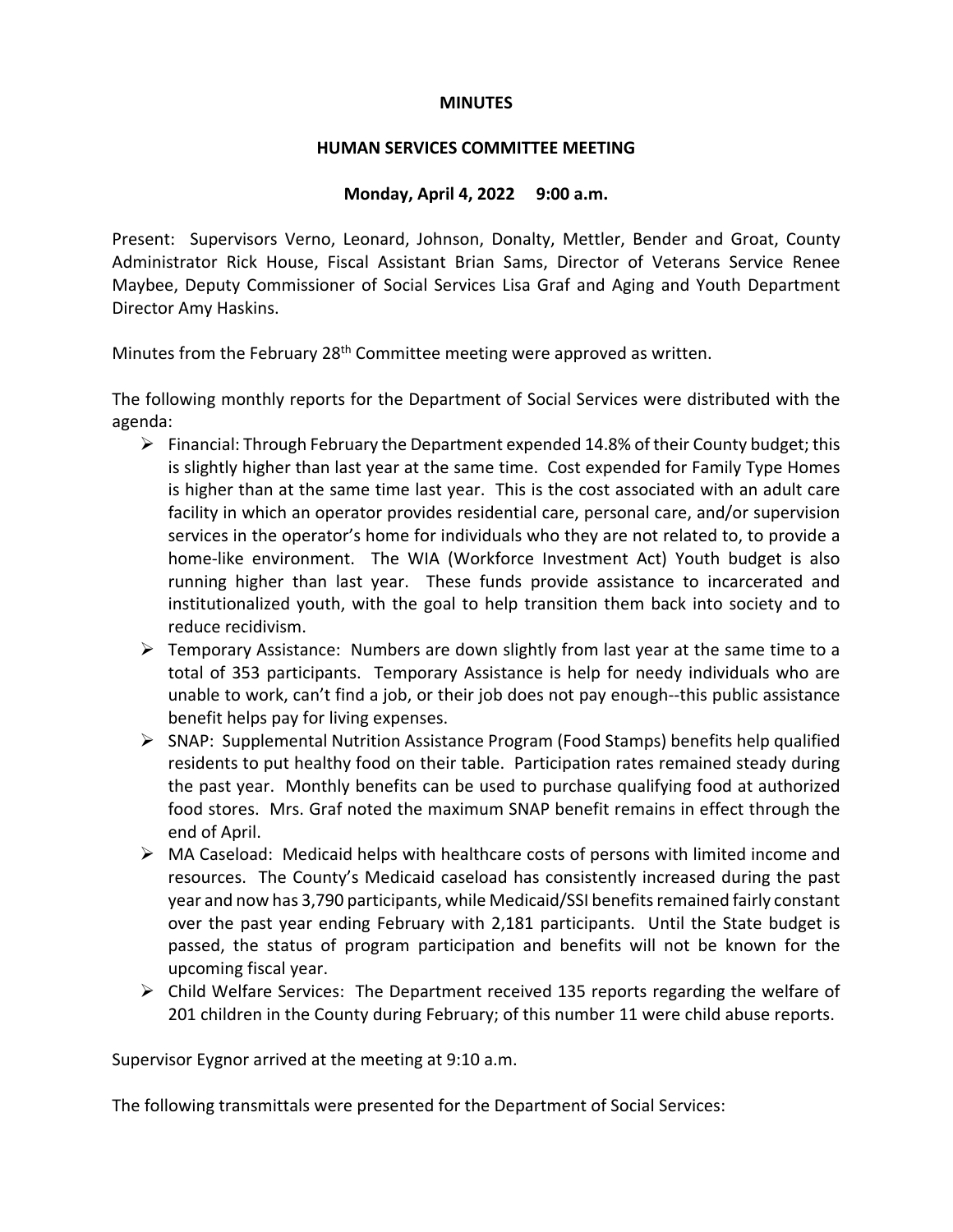--Authorization for the Chairman of the Board to sign an amended agreement with the Child Caring Institution Elmcrest Children's Center. Mrs. Graf said this agreement, and those that follow, need to be amended to reflect modifications in State regulations. Approved 5-0.

--Authorization for the Chairman of the Board to sign an amended agreement with the Child Caring Institution House of the Good Shepherd. Approved 5-0.

--Authorization for the Chairman of the Board to sign an amended agreement with the Child Caring Institution Villa of Hope. Approved 5-0.

--Authorization for the Chairman of the Board to sign a contract with Victim Resource Center of the Finger Lakes for the provision of domestic violence residential services for a price of \$75,000. Approved 5-0.

--Authorization to accept a five-year \$500,000 allocation from the New York State Office of Children and Family Services to maintain the Multi-Disciplinary Team operated Child Advocacy Center within the County. Mrs. Graf said the Department continues to work on a financial plan for the continuation of operations at the Child Advocacy Center, should State funding be reduced. Approved 5-0.

--Authorization for the Chairman of the Board to sign a renewal contract for child-only services with ARC of Wayne for a cost of \$81,979. These services are used to break the cycle of poverty and dependence on government subsidies. Approved 5-0.

--Authorization to purchase replacement office equipment for Workforce Development staff and amend the budget for this \$18,864 cost. When the State Labor Office left their office space in the County's Health Services Building and took the furnishing that were theirs; most of the office equipment in the space. A transfer will be made within the Social Services budget for these unanticipated purchases. Approved 5-0.

--Authorization to retain a part-time attorney for the Department of Social Services and amend the County budget. Mrs. Graf noted a full-time attorney in the Department submitted his resignation. The hourly rate for the part-time position is \$60 an hour. The need to have legal counsel in the Department was stated. Mr. House noted the request was received after the due date for agenda items; however, it meet the requirements needed to be placed on today's agenda. Approved 5-0.

This month's program spotlight is on the Home Energy Assistance Program (HEAP). The program helps low-income people pay the cost of heating their homes. In 2021 the Department processed HEAP benefit applications for 179 County residents receiving Temporary Assistance, 3,512 SNAP benefit recipients and an additional 1,273 applications for HEAP only assistance. Households can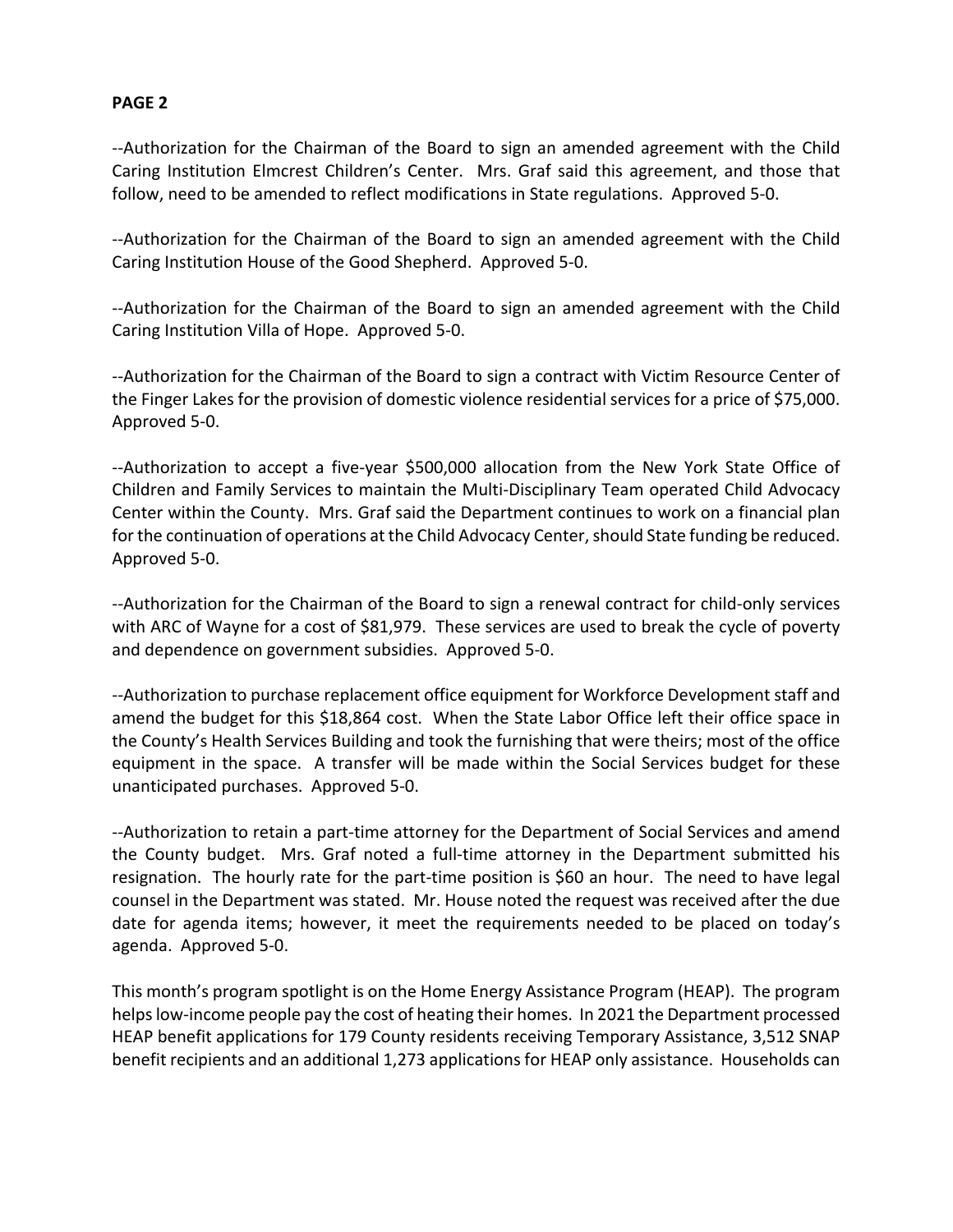apply for HEAP through the mail, at the Social Services Office or online. There is an Emergency HEAP Program for specific cases. Benefits of this program are determined through financial eligibility. This year's HEAP benefit season will close on April 30<sup>th</sup> 2022.

The local Department of Social Services received a no-match grant from the Domestic Violence Assistance/State's Pandemic Emergency Assistance Fund. Notification of this grant was received early in February and must be expended by the end of May. Mrs. Graf stated funds have to be utilized for the relocation of an individual suffering from domestic violence. She reviewed individual cases funds have been used for.

Mrs. Graf noted proposed changes in State regulations regarding mortgage liens. The changes are intended to help prevent avoidable property foreclosures as emergency Federal foreclosure protections expire. The proposal seeks to ensure that both banking institutions and borrowers have the tools and time they need to work together to prevent avoidable foreclosures. Mrs. Graf said actual regulations regarding this change have yet to be received by the Department. After April 1<sup>st</sup> the Department of Social Services will not be allowed to assign mortgage liens.

A copy of the monthly activities report for the Veterans Service Agency was distributed with the agenda. During February the Office had contact with 462 Veterans and/or family members. Six Veterans were transported to the Canandaigua VA Medical Center by WATS and eight by a County driver along with seven trips to the Syracuse VA Medical Center. The Office was contacted regarding 33 Veteran burial related services during the month. Mrs. Maybee noted WWI Veteran contacts will be removed from future activity reports, as there is no one residing in the County to apply for this status. Supervisors were informed the Department's transportation van broke down in mid-February and WATS was requested to complete this transportation run. Mrs. Maybee stated the aging 12-passenger van in the Department is in need of replacement; she is hopeful it will last through 2022. Mrs. Maybee will work with the County's Public Works Department on specifications for the type of vehicle needed for the Department and any grants that may be available. The Veterans Service Agency has an account for \$15,000 that is allocated for a vehicle purchase.

Mrs. Maybee said she is keeping an eye on the State budget to see if any funding changes will affect the Veterans population.

Mrs. Maybee reviewed with the Committee the ETS (Expiration Term of Service) Sponsorship Program, a new initiative between the New York State Association of Counties and Department of Veterans Administration. The program is in place to assist service members in transition to civilian life in the post-military community. The ETS Sponsorship Program assist service members in transition by providing instrumental, informational, and emotional support. The VA would work to enroll service members up to 12 months before they leave active military service, train sponsors using VA-certified curriculum and provide a personalized plan of action for each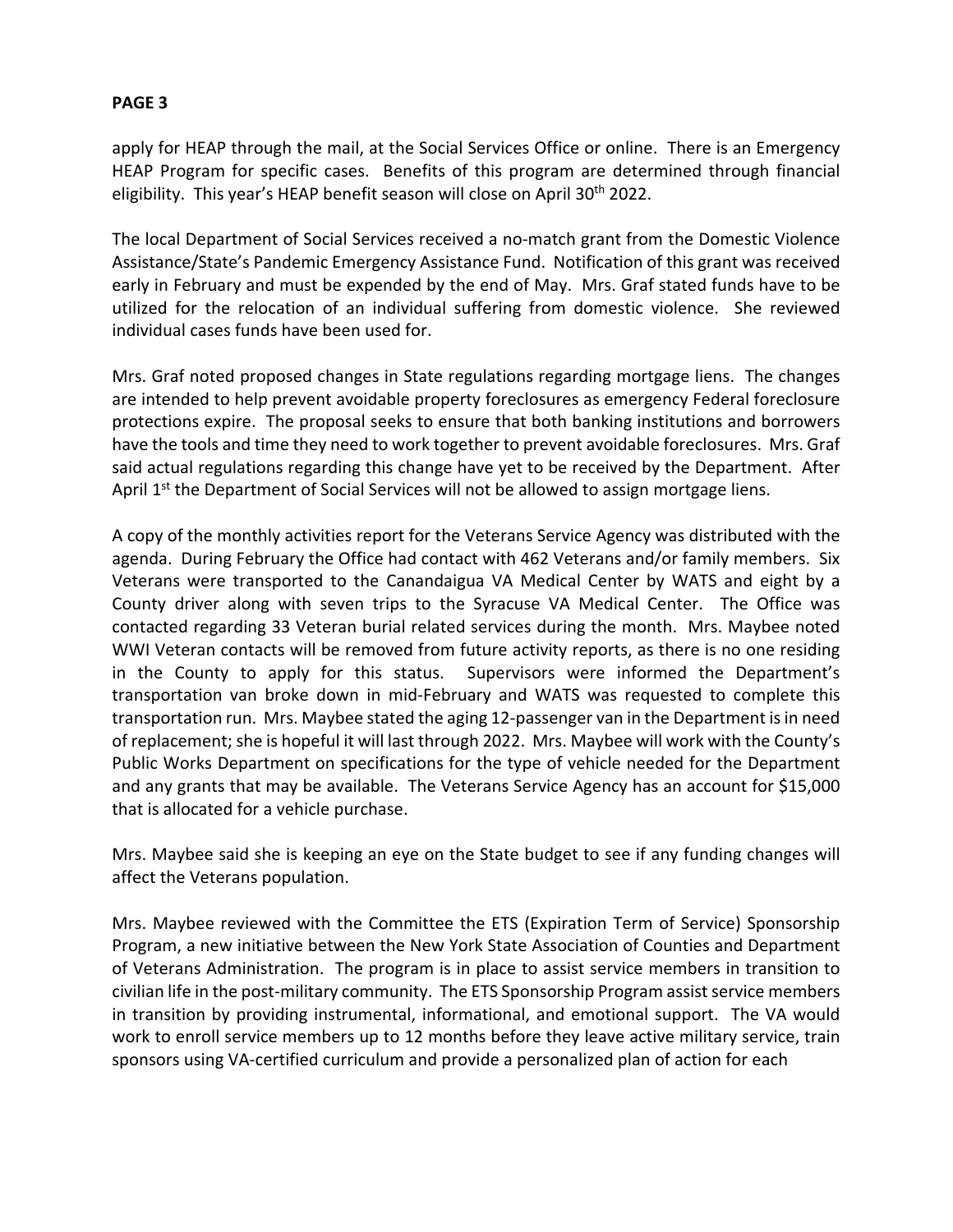Veteran. Details on how such a program would operate were sent to Committee members prior to today's meeting. Mr. House noted some counties are utilizing similar programs to team up veterans within their workforce.

The monthly activities report for the Area Agency on Aging and Youth was distributed with the agenda. The Office received nearly twice as many contacts regarding the NY Connects program than they did last year at the same time. Individuals contact NY Connects for information on long-term services and support for people of all ages with any type of disability. Mrs. Haskins reported staff from other units are assisting with this program to make sure requests for NY Connects are being responded to.

There is a waiting list of 24 individuals for Case Management services. Mrs. Haskins said waiting list will need to be addressed for all programs; at this time Stimulus monies are available to fund the increased usage of these programs, these funds could run out during 2023. Elderly participants requesting Case Management have more severe mental health issues than in the past; that makes cases time consuming.

Mrs. Haskins distributed an application for the New York State Governor's Youth Council. To date, no student have applied. A copy of the application was e-mailed to all School Superintendents. The Council creates opportunities for youth to participate in regional and state level activities to better inform State government on issues and challenges.

The Committee was updated on the County's Home Delivered Meal Program. Mrs. Haskins stated from January 2019 through March 2022 the Department of Aging and Youth had a contract directly with the ARC of Wayne to run the County's Home Delivered Meals Program. The County would provide the assessment, ARC prepare the food and subcontracted with Home Meal Service to perform client intake and coordinate volunteer delivery services. In February, the Office of Aging and Youth was informed Home Meal Service does not want to continue coordinating volunteer services for the County program. Home Meal Service decided it would be profitable for them to pay an outside vender for meal preparation and for them to directly deliver their meals to individuals around the County; the difference being there would be a cost for their meals and meals could be received by any age group. Mrs. Haskins stated there is no cost for the County's Home Delivered Meal Program, only a suggested contribution of \$3 a meal. The cost Home Meal Service will charge for their meals is not known at this time; although is thought to be substantially higher than the County's recommended contribution. Mrs. Haskins said she is not certain what volunteers have been told by Home Meal Service, nor does the County know how many of their clients have contacted Home Meal Service to switch to their program. A letter was sent by Home Meal Service to all county participants of the Home Delivered Meal Program promoting Home Meal Service and encouraging the participants to switch. This is concerning because of the difference, particularly with the cost between the two programs. Letters from Home Meal Service were confusing and upsetting to many of the County's clients and were a misuse of Home Meal Service's access to County client's information. A letter has been sent